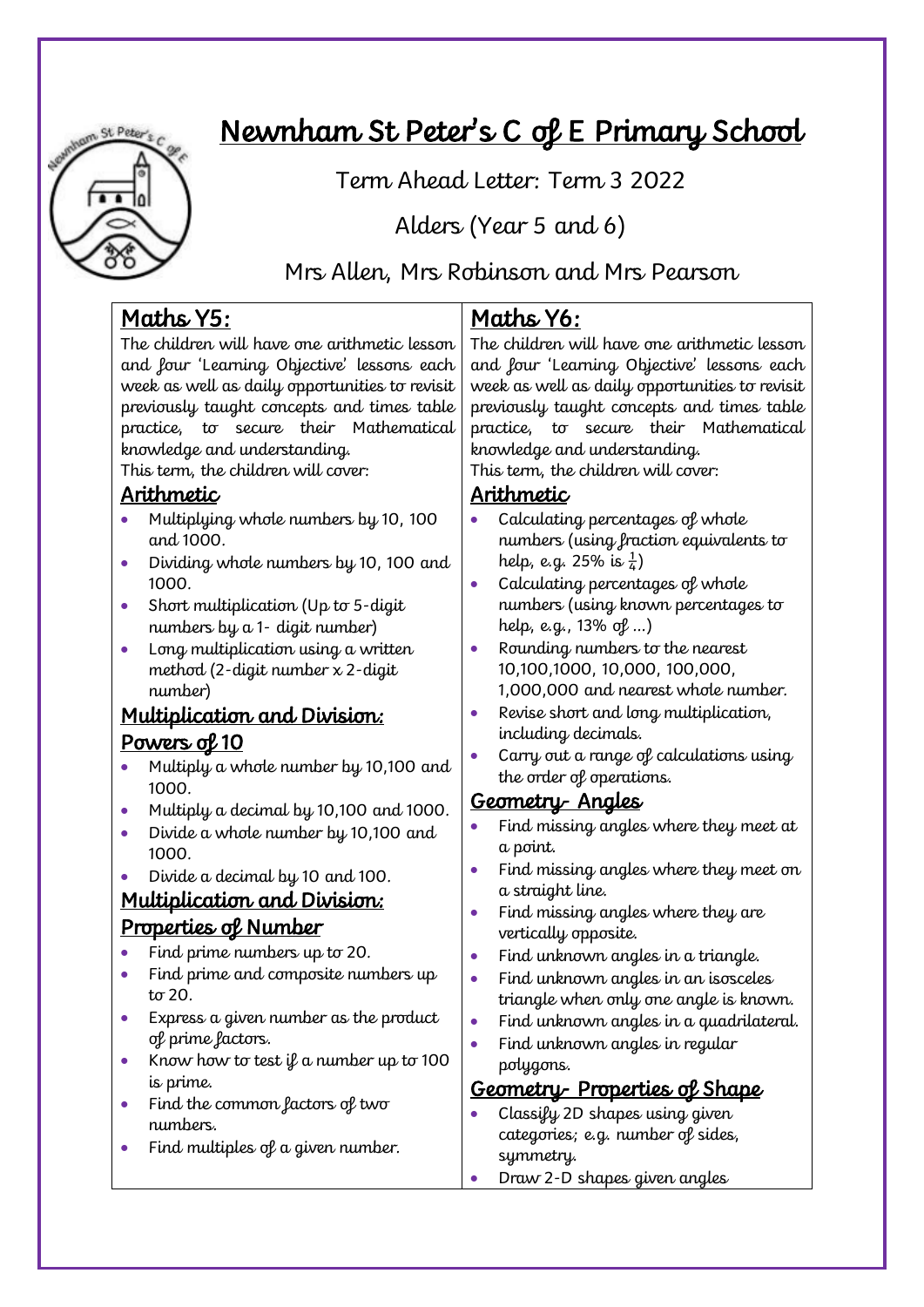- Find square numbers and use the notation for squared.
- Find cube numbers and use the notation for cubed.

#### Multiplication: Written Methods

- Multiply numbers up to 4-digits by a one-digit number using short multiplication.
- Multiply 2-digit by 2-digit numbers using the distributive law.
- Multiply 2-digit by 2-digit numbers using long multiplication.
- Multiply 3-digit numbers by 2-digit numbers using long multiplication.
- Multiply 4-digit numbers by 2-digit numbers using long multiplication.
- Use efficient methods to multiply mentally.
- Use known facts and place value to multiply a whole number by a decimal.
- Multiply a one-digit number by a decimal (1dp) using a formal written method.
- Multiply a one-digit number by a decimal (2dp) using a formal written method.
- Divide a four-digit number by a onedigit number using short division (divisor < thousands digit) with no remainder.
- Divide a four-digit number by a onedigit number using short division (thousands digit = multiple of divisor, divisor < hundreds digit) with no remainder.
- Divide a four-digit number by a onedigit number using short division (divisor > thousands digit) with no remainder.
- Divide a four-digit number by a onedigit number using short division (divisor < thousands digit) with a remainder.
- Divide a four-digit number by a onedigit number using short division (divisor > thousands digit) with a remainder.
- Draw 2-D shapes given dimensions and/or angles.
- Recognise and describe 3-D shape.
- Classify 3-D shapes including cylinders, cones and spheres.
- Draw nets of 3-D shapes.
- Construct diagrams of 3-D shapes on isometric paper.
- Know the names and relationships of the parts of a circle.

# Addition, Subtraction, Multiplication and Division: Order <u>ol Operations</u>

- Carry out calculations involving a mixture of addition and subtraction.
- Carry out calculations involving a mixture of multiplication and division.
- Carry out calculations involving a mixture of multiplication and addition/subtraction.
- Carry out calculations involving a mixture of division and addition/subtraction.
- Carry out calculations involving all four operations, including brackets.
- Carry out calculations involving a mixture of addition and/or subtraction and indices.
- Carry out calculations involving a mixture of multiplication and/or division and indices.

# Calculating Fractions- Adding

- Add proper fractions (denominators not multiples of each other) within the whole.
- Add proper fractions (denominators not multiples of each other) beyond the whole (mixed number answer).
- Add mixed number and proper fractions (denominators not multiples of each other) fractions within whole (mixed number answer).
- Add mixed and proper fractions (denominators not multiples of each other) fractions beyond the whole (mixed number answer).
- Add mixed numbers (same denominators), fractions within and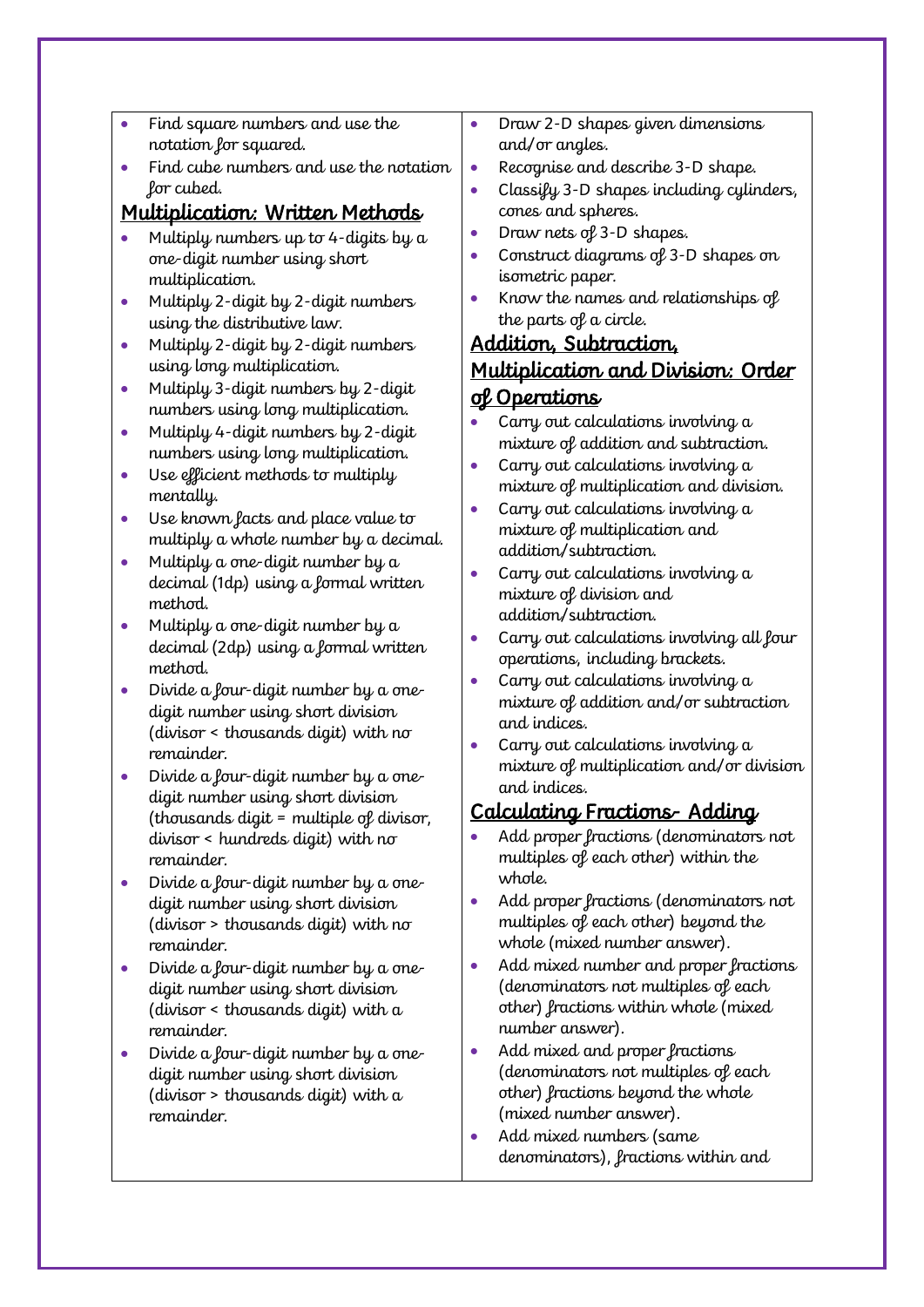|                                                 | beyond the whole (mixed number<br>answer).<br>Add mixed numbers (denominators<br>multiples of each other) fractions within<br>the whole (mixed number answer).<br>Add mixed numbers (denominators not<br>multiples of each other) fractions within<br>the whole (mixed number answer).<br>Add mixed numbers (denominators not<br>multiples of each other) fractions<br>beyond the whole (mixed number<br>answer). |
|-------------------------------------------------|-------------------------------------------------------------------------------------------------------------------------------------------------------------------------------------------------------------------------------------------------------------------------------------------------------------------------------------------------------------------------------------------------------------------|
| English: Reading                                | <u> English: Writing</u>                                                                                                                                                                                                                                                                                                                                                                                          |
| On a Monday, Tuesday and Wednesday, the         | This term, the children will be writing a no-                                                                                                                                                                                                                                                                                                                                                                     |
| children will have a whole class Guided         | fiction recount and a narrative piece, using                                                                                                                                                                                                                                                                                                                                                                      |
| Reading session which will focus on an          | 'Letters from the Lighthouse' by Emma                                                                                                                                                                                                                                                                                                                                                                             |
| extract from a text. The children will focus on | Carroll as their writing stimulus. Through a                                                                                                                                                                                                                                                                                                                                                                      |
| 'DERIC' (Decode, Explain, Retrieve, Inference   | mixture of experience days and sentence                                                                                                                                                                                                                                                                                                                                                                           |
| and Choice) style questions and be taught       | stacking days, the children will be explicitly                                                                                                                                                                                                                                                                                                                                                                    |

and Choice) style questions and be taught how to answer questions independently with a focus on one of these areas. On a Thursday, children will have further opportunities to access different texts, including non-fiction and poetry to build up fluency and confidence with reading comprehension.

Additionally, the children will have 'daily story time' where the teacher will read them a class book with a focus issue to be discussed and explored together. This term, the book will be: 'Letters from the Lighthouse' by Emma Carroll.

# <u>Spelling:</u>

The children will be taught a spelling rule or pattern and will focus on spelling and applying common exception words to sentences. They will also practise writing ten common exception words using the 'look, cover, write, check' approach on a daily basis when they come into school in the morning too. The common exception words will be used as a homework focus.

Science: Light Pupils will be taught to:

#### Handwriting:

grammar or punctuation focus.

The children will be following a continuous cursive handwriting scheme where they will practise their handwriting daily. The aim is to help children write neatly, with fluency and consistency, to improve their overall presentation in all books. This term we will be concentrating on the curly caterpillar letters, which include the letters: c, a, d, e, s,  $q_i$ ,  $l$ ,  $q_i$  and  $\sigma$ . Children

taught how to use relevant grammar and punctuation in their writing. At the end of the unit, the children will complete some independent pieces of writing based on the text type that they have been learning about. Additionally, the children will have daily short sessions where they will have the opportunity to revisit and revise a specific

will practise handwriting as a focused morning job when they first come into school and continue to practise the cursive style in all written work.

| RE: Does the creation story conflict or |
|-----------------------------------------|
| complement a scientific account?        |
| In R.E, the children will learn:        |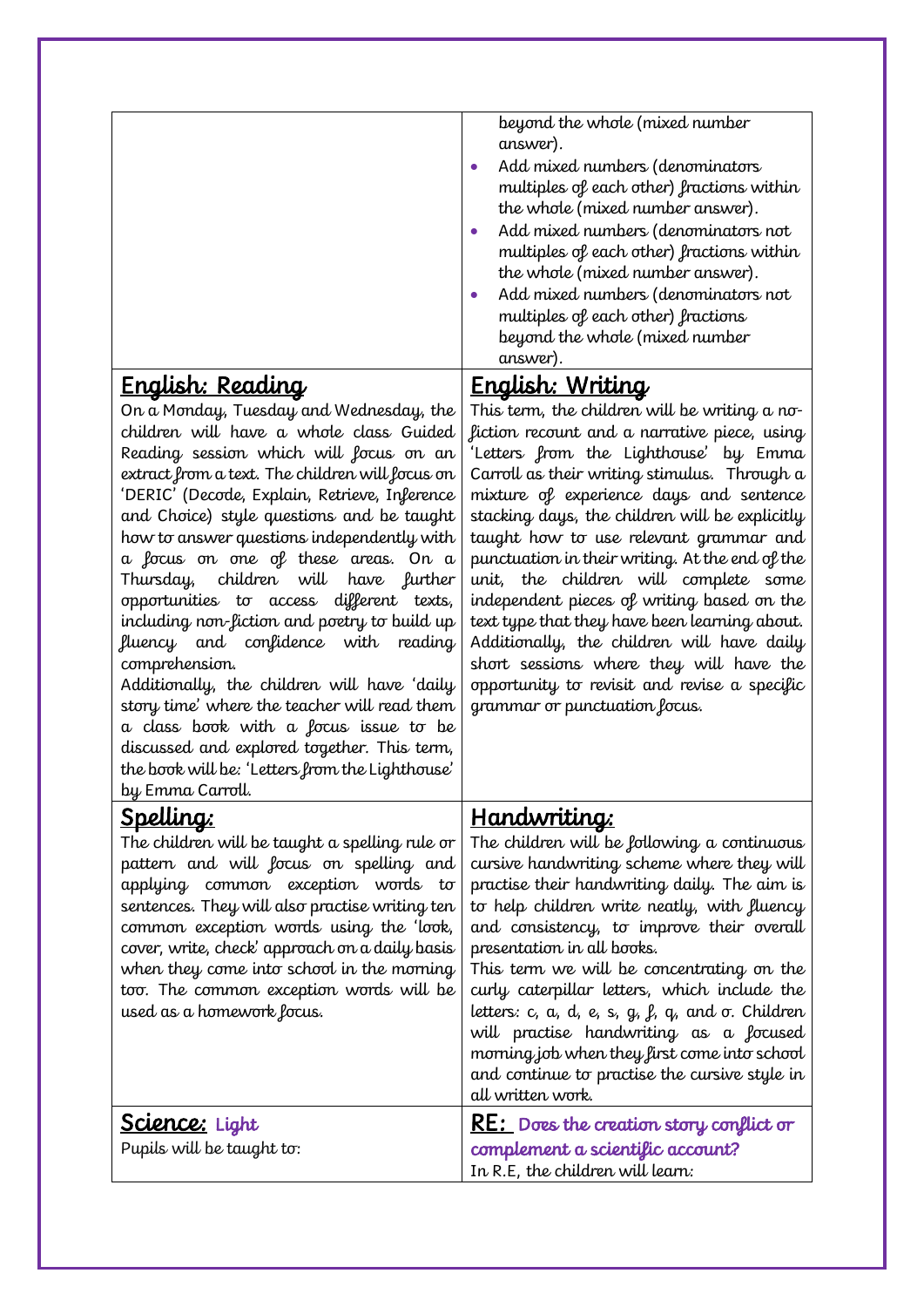| Recognise that they need light in order<br>to see things and that dark is the<br>absence of light.<br>Notice that light is reflected from<br>$\bullet$<br>surfaces.<br>Recognise that light from the sun can be<br>dangerous and that there are ways to<br>protect their eyes.<br>Recognise that shadows are formed<br>$\bullet$<br>when the light from a light source is<br>blocked by an opaque object.<br>Find patterns in the way that the size of<br>shadows change.                                                                                                                                  | What is the story of 'The Creation' in<br>the Bible?<br>What is a scientific account of<br>$\bullet$<br>cosmology (the beginning of the<br>universe) and of evolution<br>(the<br>development of living things)?<br>How can Genesis 1 be interpreted<br>about God as Creator? Does reading<br>Genesis as a poetic account conflict<br>with scientific accounts?<br>Why do many Christians think that<br>science and faith go together?<br>What are Christian and non-christian<br>beliefs about the Creation and where<br>is there conflict of opinion?                            |
|------------------------------------------------------------------------------------------------------------------------------------------------------------------------------------------------------------------------------------------------------------------------------------------------------------------------------------------------------------------------------------------------------------------------------------------------------------------------------------------------------------------------------------------------------------------------------------------------------------|-----------------------------------------------------------------------------------------------------------------------------------------------------------------------------------------------------------------------------------------------------------------------------------------------------------------------------------------------------------------------------------------------------------------------------------------------------------------------------------------------------------------------------------------------------------------------------------|
| <b>History:</b> In History, the children will learn<br>about World War Two, through the question:<br>What was it like in Britain during World<br>War Two?<br>When and why did World War Two<br>begin?<br>Which<br>countries<br>were<br>involved?<br>What did rationing mean for British<br>people during WW2?<br>Who were evacuees during WW2 and<br>why?<br>What was the Blitz and what effect<br>$\bullet$<br>did it have on Britian?<br>Who was Anne Frank and what can<br>we find out about her life?<br>How did World War Two end and<br>what did that mean for Britian and<br>the rest of the world? | <u>Art:</u><br>In Art, the children will learn about the pop<br>artist Andy Warhol through the question:<br>Can we use colour and style to create a<br>self-portrait in the style of Andy Warhol?<br>What can we find out about the life and<br>$\bullet$<br>work of the pop artist Andy Warhol?<br>How does Andy Warhol use colour and<br>$\bullet$<br>pattern in his work?<br>How can we use colour and pattern in the<br>style of Andy Warhol?<br>Can we use printing techniques to create<br>repetitive patterns?<br>Can we create a self-portrait in the style<br>of Warhol? |
| <u>PSHE:</u><br>In PSHE, the children will be discussing and<br>exploring personal responsibility through the<br>question: How can I manage my feelings?                                                                                                                                                                                                                                                                                                                                                                                                                                                   | P.E:<br>This term, the children will have a P.E lesson<br>every Wednesday taught by a specialist<br>sports coach. The children will be doing<br>Gymnastics.<br>Children will also have a further PE lesson<br>each Friday morning which will be teacher<br>led. The children will focus on Forest School<br>Skills.<br>The children will need to wear their PE kit to<br>school on Wednesday and Friday each week.                                                                                                                                                                |
| <u>Music:</u><br>The children will practise key music skills<br>where they will listen to and respond to<br>music and songs of World War Two.                                                                                                                                                                                                                                                                                                                                                                                                                                                              | <u>French</u><br>This term, the children will be learning<br>French playground games<br>and words<br>associated with this.                                                                                                                                                                                                                                                                                                                                                                                                                                                        |